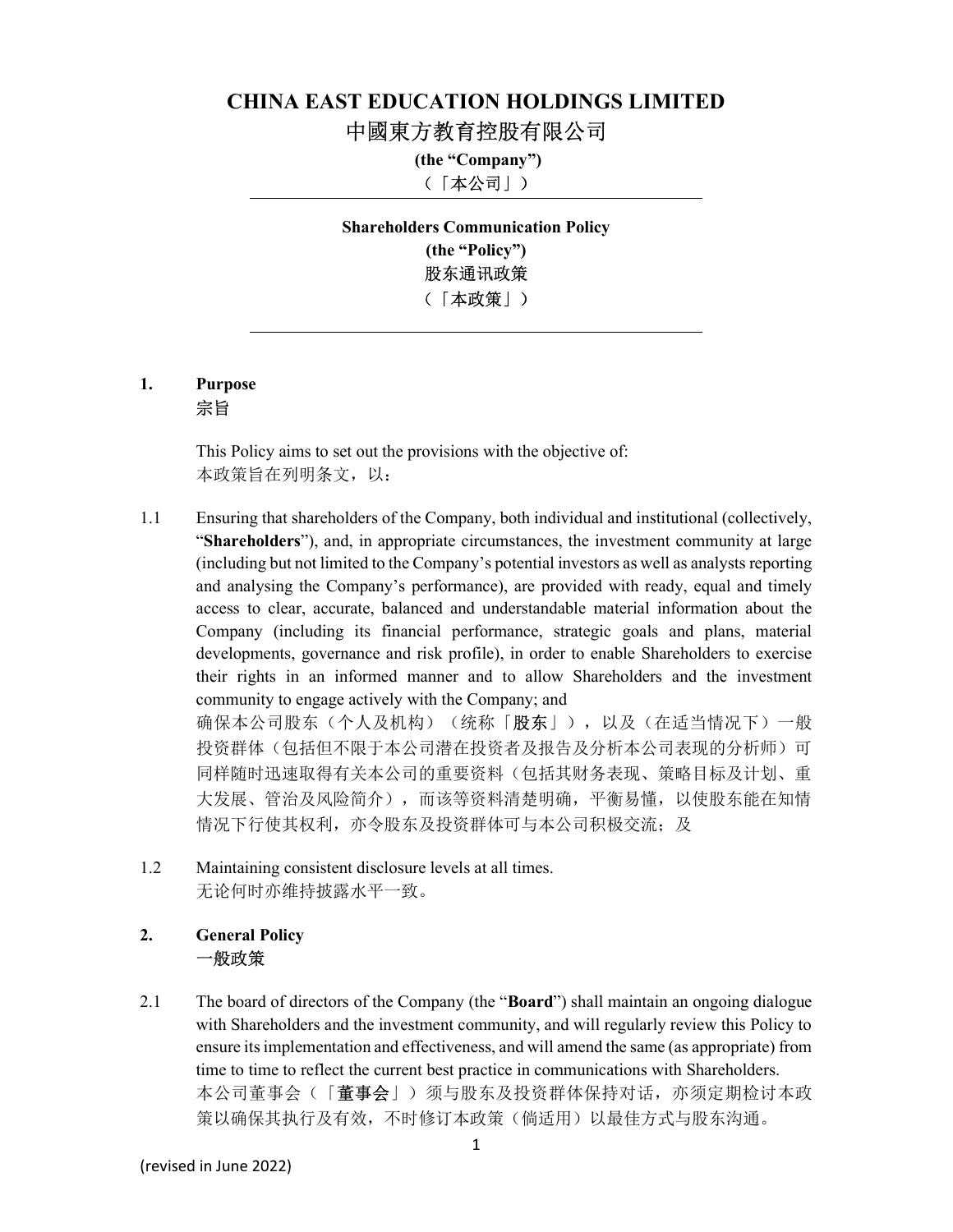2.2 Information shall be communicated to Shareholders and the investment community mainly through the Company's financial reports (interim and annual reports), annual general meetings and other general meetings that may be convened, as well as by making available all the disclosures submitted to The Stock Exchange of Hong Kong Limited ("HKSE") and its corporate communications and other corporate publications on the Company's website.

向与股东及投资群体发放资料的方法,主要为本公司的中期及年度财务报告、股东 周年大会及其他不定期召开的股东大会,以及载于本公司网站,已提交香港联合交 易所有限公司(「香港联交所」)的所有披露文件、公司通讯及其他公司刊物。

2.3 Effective and timely dissemination of information to Shareholders and the investment community shall be ensured at all times. Any question regarding this Policy shall be directed to the head of the Investor Relations Department of the Company, who shall forward communications relating to matters within the Board's direct responsibilities to the Board and communications relating to ordinary business matters, such as suggestions, inquiries and customer complaints, to the chief executive officer of the Company. 无论何时,本公司将确保有效并及时向股东及投资群体发放资料。凡有关本政策的 问题均会送到本公司投资者关系部门直接负责者,其会将与董事会直接责任范围内 的相关问题转交董事会,有关日常业务者,例如建议、查询及客户投诉,将转交本 公司首席执行官。

### 3. Communication Strategies 沟通策略

- 3.1 Shareholders' enquiries 股东查询
	- 3.1.1 Shareholders should direct their questions about their shareholdings to the Company's Hong Kong branch share registrar. 有关股东股权的问题应向本公司香港股份登记分处查询。
	- 3.1.2 Shareholders and the investment community may at any time make a request for the Company's information to the extent such information is publicly available. 凡本公司的公开资料,股东及投资群体均可随时要求索取。
	- 3.1.3 Shareholders and the investment community can contact the head of the Investor Relations Department of the Company by email, fax, phone or mail via designated contacts of the Company during office hours in order to enable them to make any query in respect of the Company. 股东及投资群体如欲查询本公司的信息,可于办公时间内,以指定电邮、 传真、电话或邮件地址联络本公司投资者关系部主管。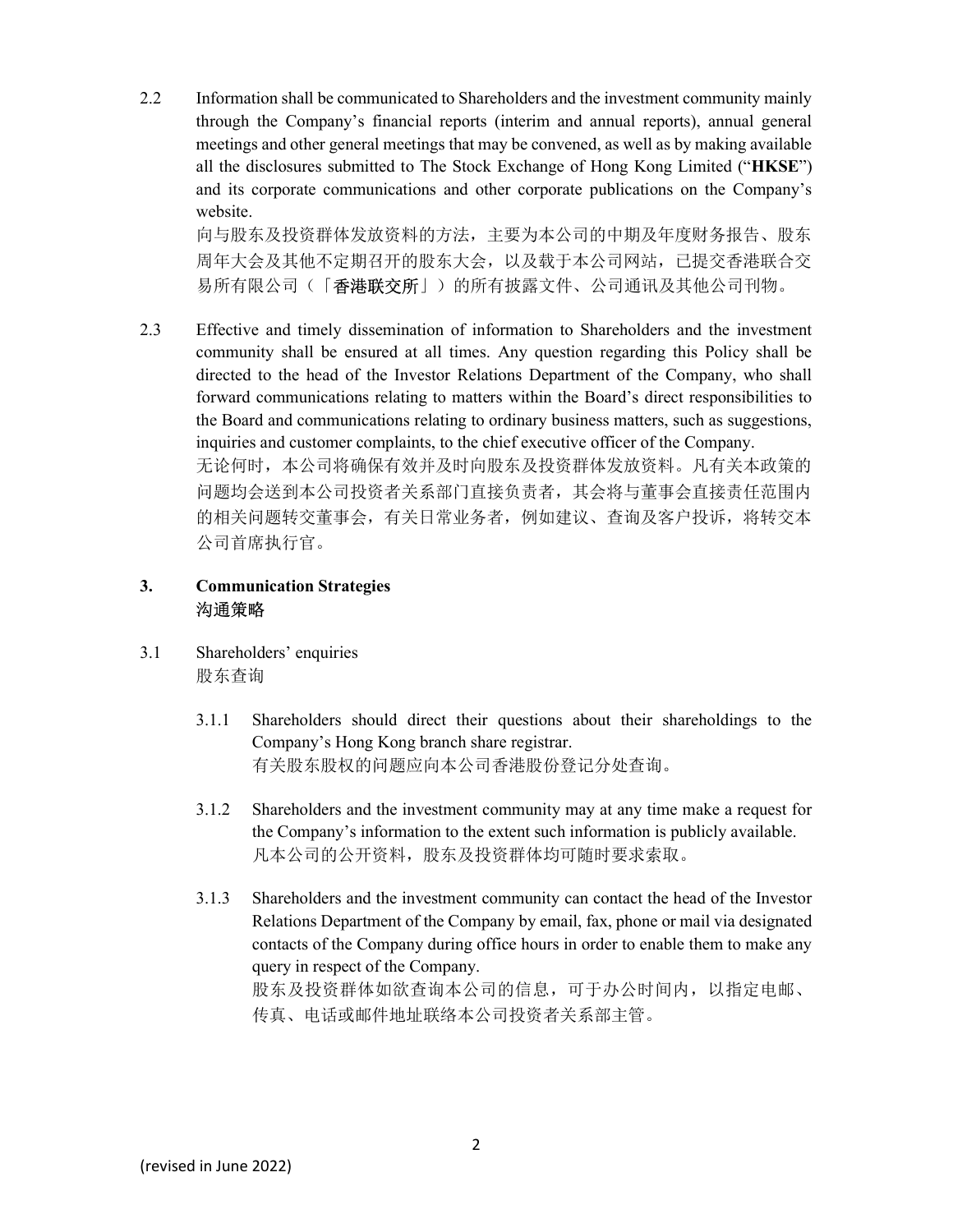- 3.2 Corporate Communication 公司通讯
	- 3.2.1 Corporate communication, namely, any document issued or to be issued by the Company for the information or action of holders of any of its securities, including, but not limited to, the directors' report and annual accounts together with a copy of the auditor's report, the interim report, a notice of meeting, a circular and a proxy form, will be provided to Shareholders in plain language and in both English and Chinese versions to facilitate Shareholders' understanding. Shareholders have the right to choose the language (either English or Chinese) or means of receipt of the corporate communications (in hard copy or through electronic means). 公司通讯指本公司为令其证券持有人取得资料或藉此行动,而刊发或将刊 发的文件,文件包括但不限于董事报告及年度账目连同审计报告文本、中 期报告、会议通告、通函及代表委任表格。该等文件将以平实中英文编制, 便于股东理解。股东有权选择所收取公司通讯的语言(英文或中文)或方 式(印刷本或电子形式)。
	- 3.2.2 Shareholders are encouraged to provide, amongst other things, in particular, their email addresses to the Company in order to facilitate timely and effective communications.

本公司鼓励股东提供(其中包括)电邮地址,以使沟通快捷有效。

- 3.2.3 For efficient communication with Shareholders and in the interest of environmental preservation, Shareholders are encouraged to browse the Company's corporate communications on the Company's website, in the place of receiving printed copies of the same. 为使沟通有效率,亦为环保,本公司鼓励股东浏览本公司网站,以取得本 公司公司通讯,代替收取印刷本。
- 3.3 Corporate Website 公司网站
	- 3.3.1 An Investor Relations section is available on the Company's website www.chinaeastedu.com. Information on the Company's website is updated from time to time. 本公司网站 www.chinaeastedu.com 含专为投资者关系而设的版块。本公司 网站所载资料不时更新。
	- 3.3.2 Information released by the Company to HKSE is also posted on the Company's website immediately thereafter. Such information includes financial statements, results announcements, circulars and notices of general meetings and associated explanatory documents etc. 本公司提交香港联交所的资料亦于其后实时张贴于本公司网站,该等资料

包括财务报告、业绩公告、股东大会通函及通告,以及相关说明文件等。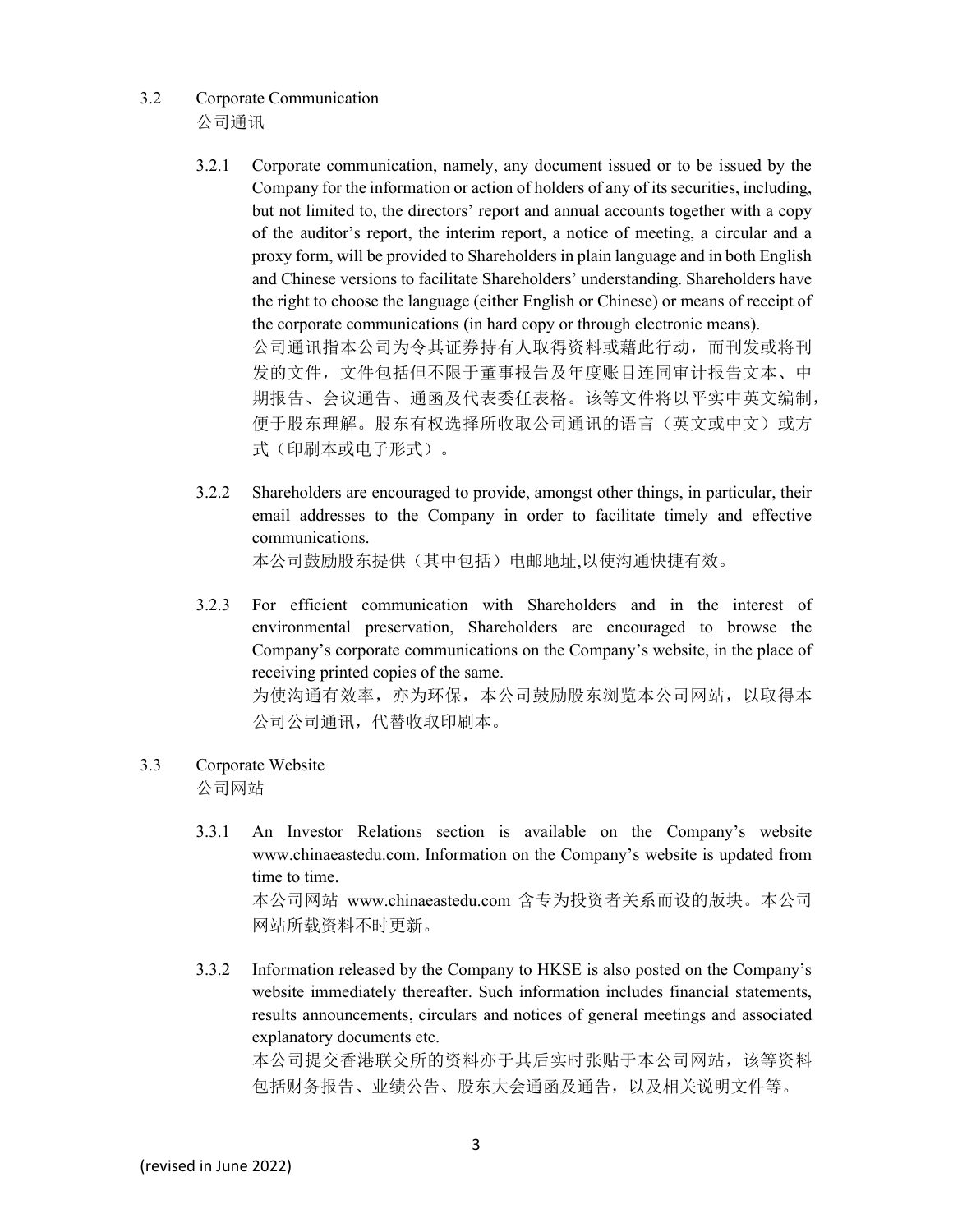3.3.3 All presentation materials provided in conjunction with the Company's annual general meeting and results announcement each year will be made available on the Company's website as soon as practicable after their release. 凡与本公司每年股东周年大会及业绩公告有关的呈示资料,将于发出后尽 快于本公司网站公开。

# 3.4 Shareholders' Meetings 股东大会

- 3.4.1 Shareholders are encouraged to participate in general meetings or to appoint proxies to attend and vote at meetings for and on their behalf if they are unable to attend the meetings. 本公司鼓励股东参加股东大会并于会上投票,无法亲身到场时可委任代表 代其行事。
- 3.4.2 Appropriate arrangements for the annual general meetings shall be in place to encourage Shareholders' participation. 本公司将作出适当安排,鼓励股东参加股东周年大会。
- 3.4.3 The process of the Company's general meeting will be monitored and reviewed from time to time, and, if necessary, changes will be made to ensure that Shareholders' needs are best served. 本公司将不时监察并检讨股东大会的程序,适时予以改动,确保满足股东 需要。
- 3.4.4 The annual general meetings of the Company provide a useful forum for Shareholders to exchange views with the Board. Board members, in particular, chairmen of Board committees or their delegates, appropriate senior management and external auditors will attend annual general meetings to answer Shareholders' questions. 本公司股东周年大会有助股东与董事会充分交换意见。董事会成员,尤其

是董事会委员会主席或彼等的代表、适当的高级管理层及外聘核数师,将 出席股东周年大会,回答股东提问。

3.4.5 Shareholders are encouraged to attend Shareholders' activities organised by the Company, where information about the Company, including its latest strategic plan and services etc. will be communicated. 本公司鼓励股东参加本公司举办的股东活动,活动中本公司会发放其资料, 包括最新策略计划、服务等。